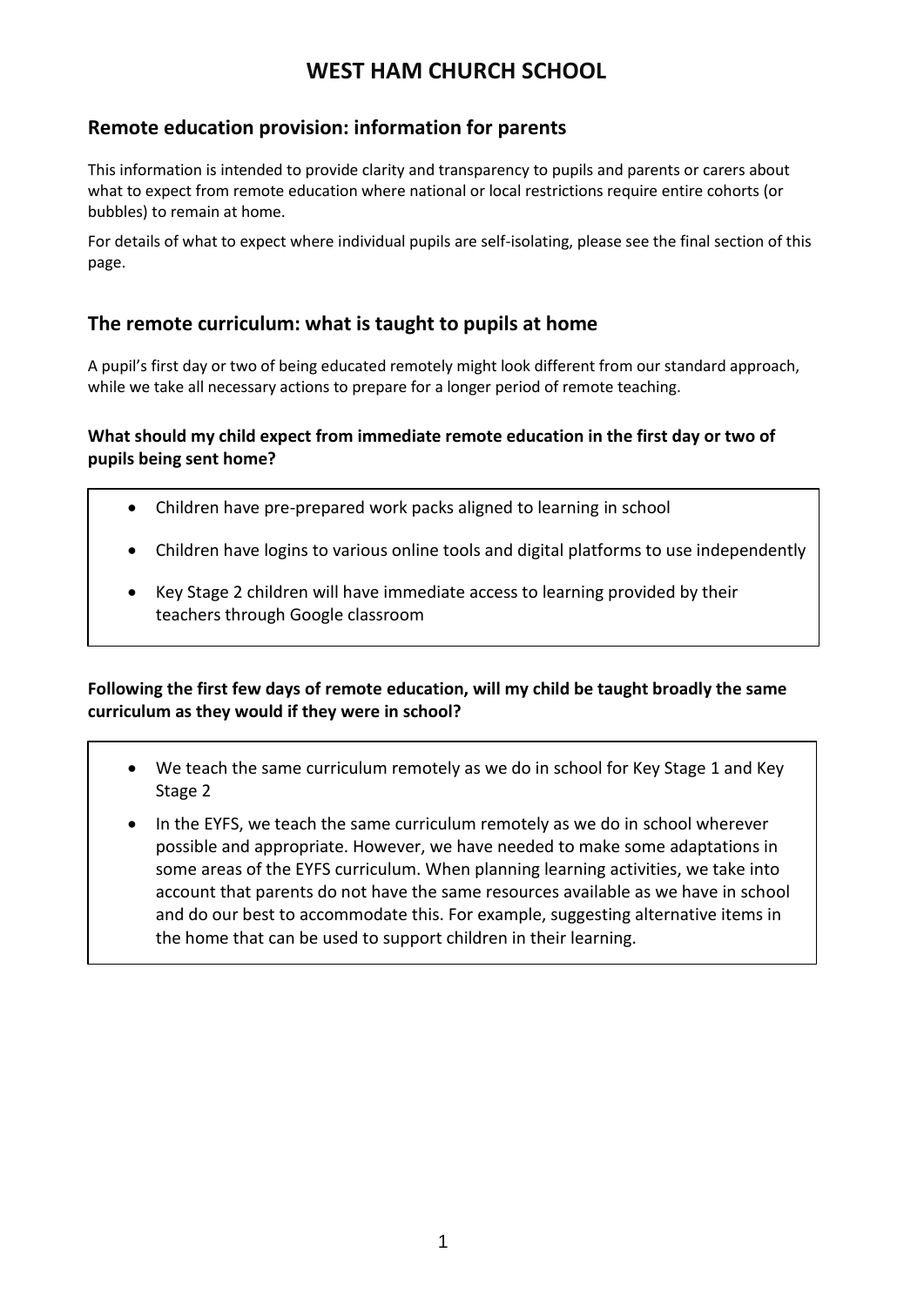## **Remote teaching and study time each day**

#### **How long can I expect work set by the school to take my child each day?**

The remote education provided is equivalent in length to the core teaching pupils would receive in school and includes both recorded or live direct teaching time, and time for pupils to complete tasks and assignments independently.

We expect that remote education (including remote teaching and independent work) will take pupils broadly the following number of hours each day:

| Key Stage 1 | 3 hours a day on average across the cohort |
|-------------|--------------------------------------------|
| Key Stage 2 | 4 hours a day                              |

## **Accessing remote education**

#### **How will my child access any online remote education you are providing?**

We use a variety of online tools and digital platforms, for delivery or for assessment.

- All children have Google classroom
- All children have access to Letter Join, Education City and Big Cat E-books
- Key Stage 1 & 2 have access to Times Table Rockstars
- Key Stage 1 have access to Seesaw
- Upper Key Stage 2 have access to SATS Companion

#### **If my child does not have digital or online access at home, how will you support them to access remote education?**

We recognise that some pupils may not have suitable online access at home. We take the following approaches to support those pupils to access remote education: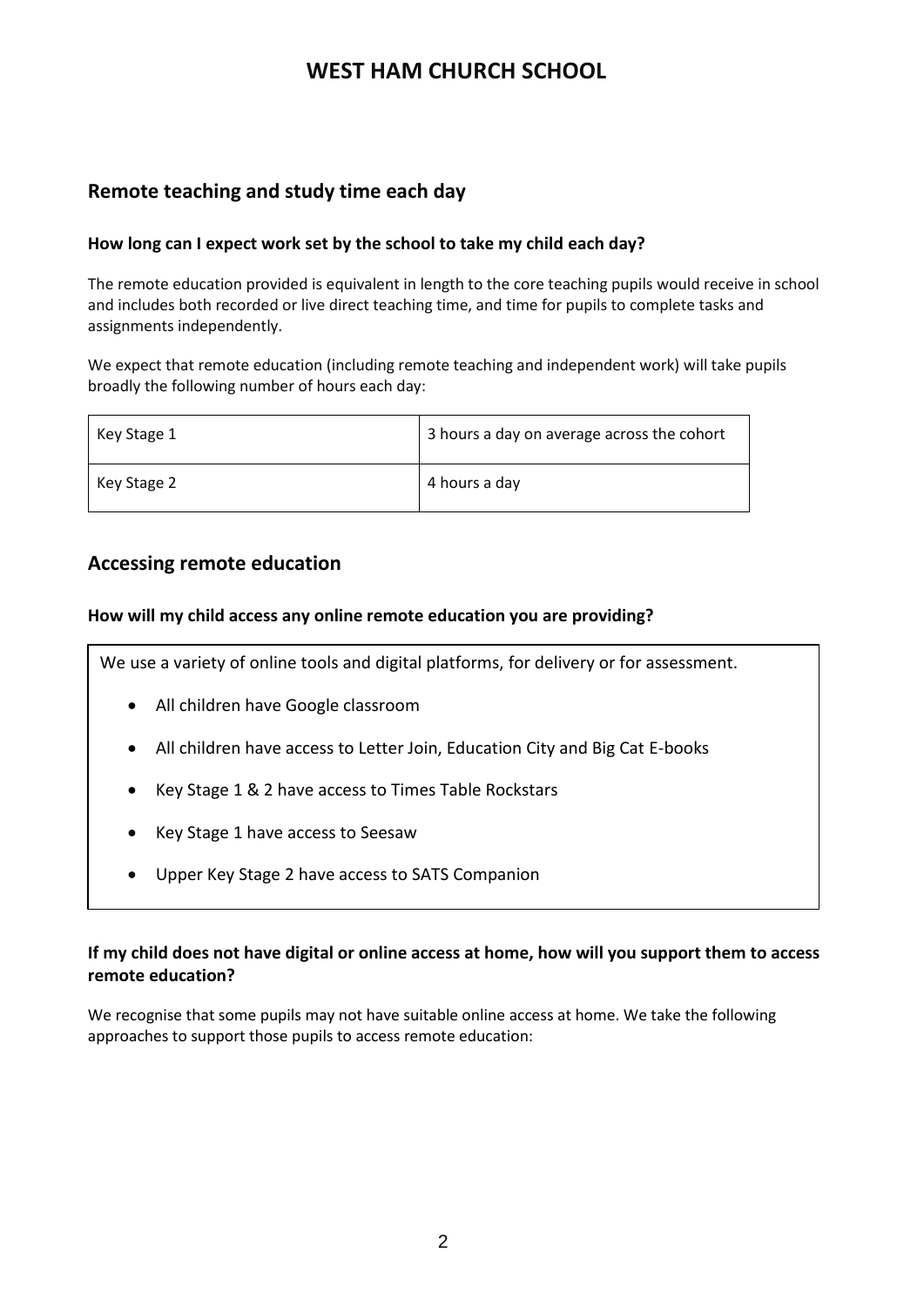- We are lending **chromebooks** to any child in Key Stage 2 who needs one (one per child including families who have more than one child)
- Where possible, we are lending **chromebooks** to children in Key Stage 1 although priority is given to children in Key Stage 2 (currently dependent on supply)
- We are lending **Kindle tablets** to any child in Key Stage 1 who needs one and then to children in EYFS (currently dependent upon supply)
- Pupils who are eligible for Free School Meals are given priority to enable them to have access to a device
- To help parents with internet or data, we are offering:
	- o BT wi-fi vouchers (access dependent upon location to a BT hotspot)
	- o Vodaphone SIMS for tablets and mobile phones
	- o Dongles
- If needed, printed materials can be requested from school when parents do not have online access
- If pupils do not have online access, they can submit work to their teachers by dropping it off at the office where it will be quarantined for 48 hours before being reviewed by the class teacher
- Miss Holroyde, our Remote Learning Lead, and Mr. Forster, who is responsible for device allocation, oversee this provision and can be contacted through the office **0208 5343904** or email [info@westham.newham.sch.uk](mailto:info@westham.newham.sch.uk)

### **How will my child be taught remotely?**

We use a combination of the following approaches to teach pupils remotely:

- live teaching (online lessons)
- recorded teaching (e.g. Oak National Academy lessons, video/audio recordings made by teachers)
- teacher-made resources uploaded onto Google classroom
- printed work packs (e.g. workbooks, worksheets)
- textbooks and reading books pupils have at home
- commercially available websites supporting the teaching of specific subjects or areas, including video clips or sequences
- long-term project work and/or internet research activities (as per the [schools full](https://www.gov.uk/government/publications/actions-for-schools-during-the-coronavirus-outbreak/guidance-for-full-opening-schools#res)  [opening guidance,](https://www.gov.uk/government/publications/actions-for-schools-during-the-coronavirus-outbreak/guidance-for-full-opening-schools#res) schools are expected to avoid an over-reliance on these approaches)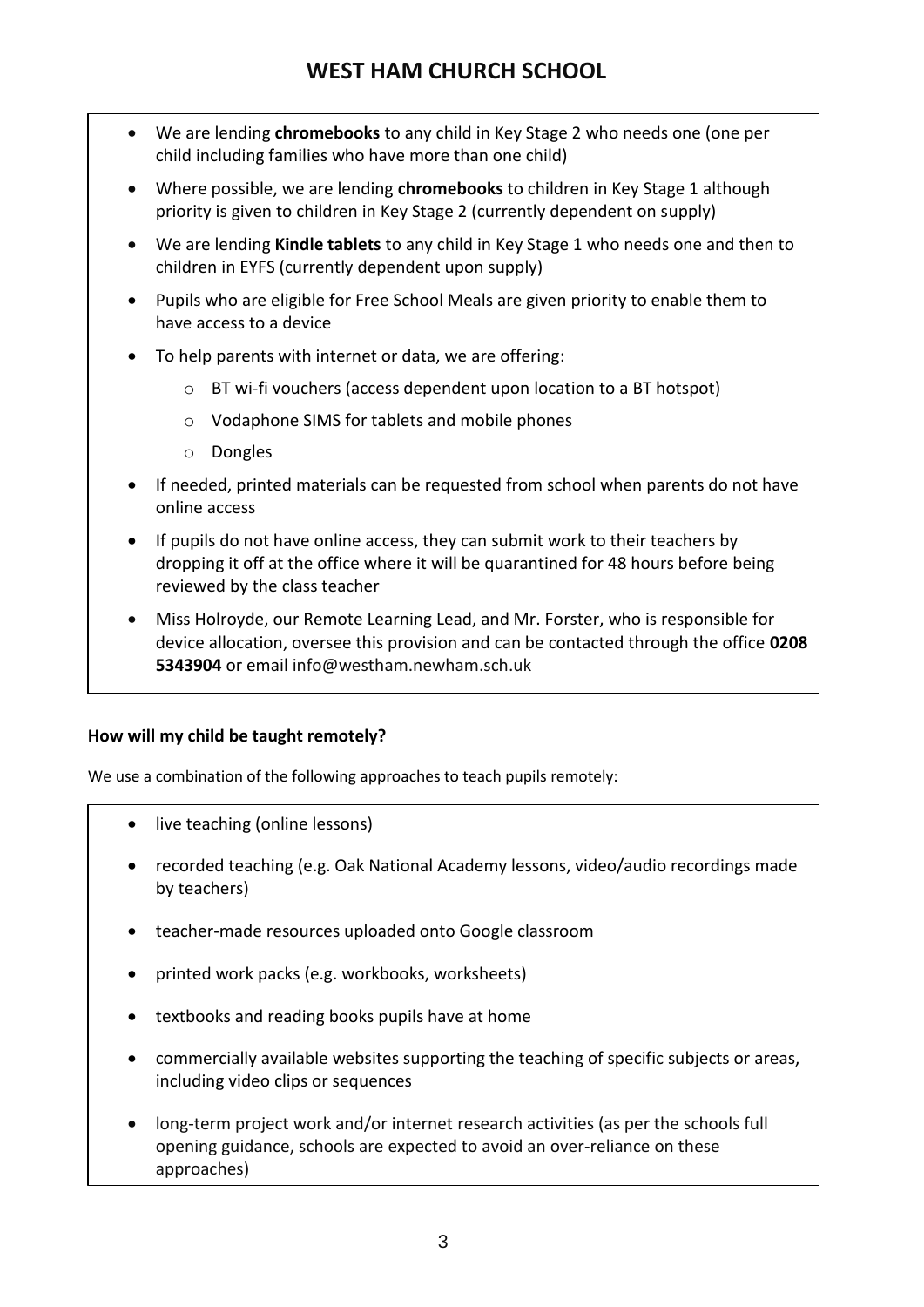# **Engagement and feedback**

## **What are your expectations for my child's engagement and the support that we as parents and carers should provide at home?**

- All children are expected to attend remote learning each day
- Parents should follow normal school procedure and contact the office to inform us if their child is absent e.g. due to sickness
- Each class has an online registration time both in the morning before whole school assembly and collective worship and after lunch
- We request that parents establish good routines:
	- o Keep to strict age-appropriate bedtimes
	- o Get children up in time to have breakfast, wash and get dressed for school before school starts
	- $\circ$  Refer to the class timetable on the school's website or the phase newspage
	- o Work with your child to recreate 'school at home'
- To maintain concentration and motivate children:
	- o Plan learning activities together
	- $\circ$  Create a 'school' space a quiet area
	- o Use 'now' and 'next' cards
	- o Use a 'target task' followed by a reward
- We ask parents to support their children as much as possible, but we also want to encourage children to be independent learners as they are in school
- Parents are encouraged to let us know if they have any concerns or issues about their child or remote learning. Good feedback helps us to tailor our teaching and learning to meet the children's needs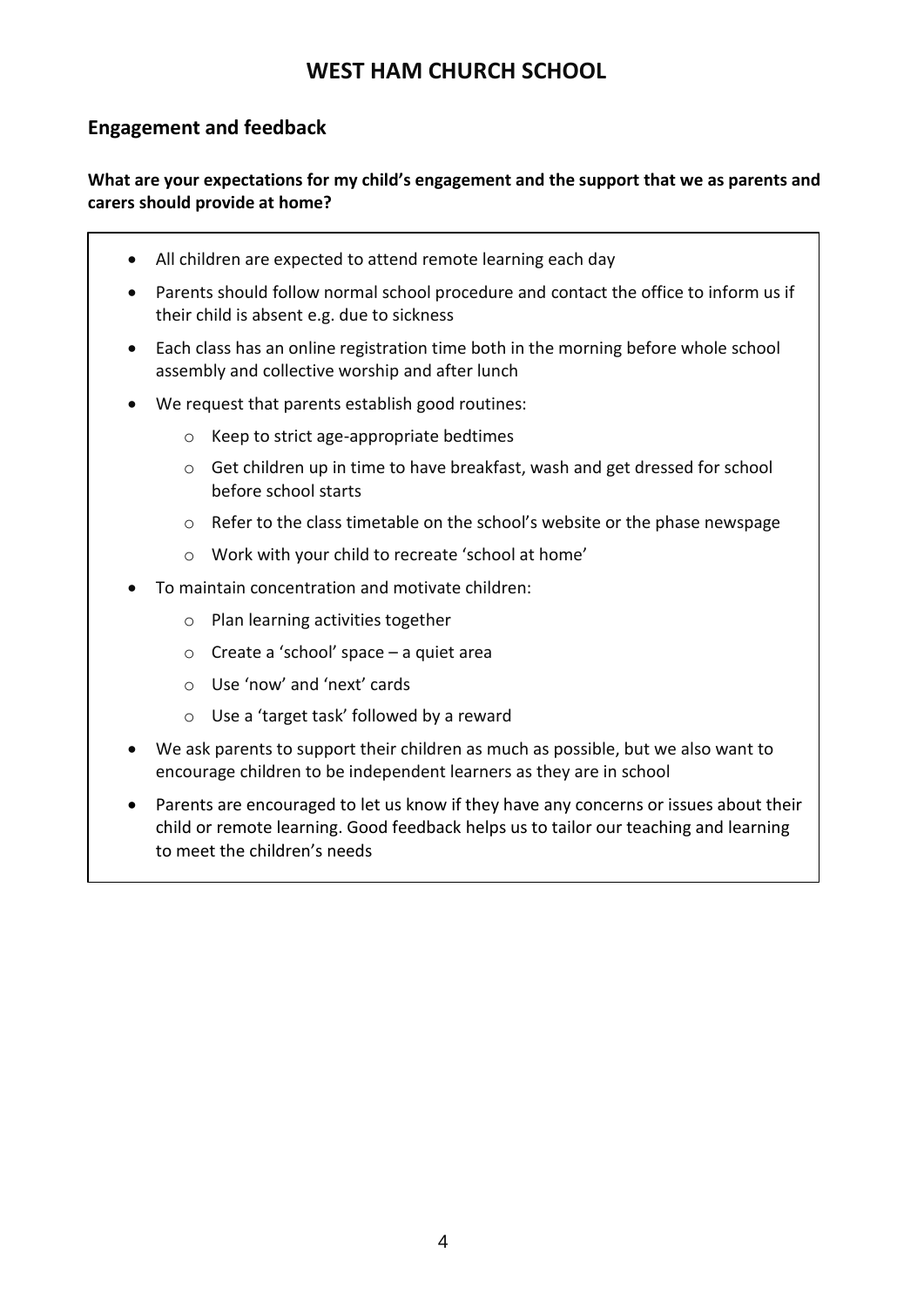## **How do you check whether my child is engaging with their work and how will I be informed if there are concerns?**

- Key Stage 1 and 2 have a daily online registration and we try to telephone parents immediately if their child is not present
- We also keep a record of engagement in sessions to monitor and track each child's participation
- The class teacher calls parents once a week (moving to every other week when engagement is consistently established) to check pupils' engagement with remote education and offer support
- Where appropriate, the class teacher or phase leader notifies our Learning Support Mentor and Family Worker, Designated Safeguarding Lead and Headteacher if there are concerns about a child's engagement with remote learning
- Where engagement is a concern, a member of the Safeguarding team contacts the family to address the issues affecting the lack of engagement.
- This may involve following the government guidance which says that vulnerable children, including '*Those who may have difficulty engaging with remote education at home (for example due to a lack of devices or quiet space to study)* should attend school.

### **How will you assess my child's work and progress?**

Feedback can take many forms and may not always mean extensive written comments for individual children. Our approach to feeding back on pupil work is as follows:

- We review children's work daily to inform the next day's teaching and learning to ensure a well-sequenced curriculum with meaningful and ambitious work each day. The next lesson includes feedback on prior learning with examples of work shared to learn what a good example looks like and how to learn from mistakes (mistakes are learning opportunities).
- We value the children's hardwork and show our appreciation through expressions of thanks and praise
- Once a week, pupils receive feedback on a key piece of work in the core curriculum subjects (English, maths and science). This will include praise for what the child has done well and direction on how to make progress (next steps). We use two stars and a wish throughout the school.
- Feedback on children's work in the Foundation subjects is given in the next session and through short comments on work to recognise achievement and enable the child to reflect and build upon their learning.
- In addition, quizzes and low-stakes tests are used for assessment.
- Some tests via digital platforms are also used to inform teacher assessment.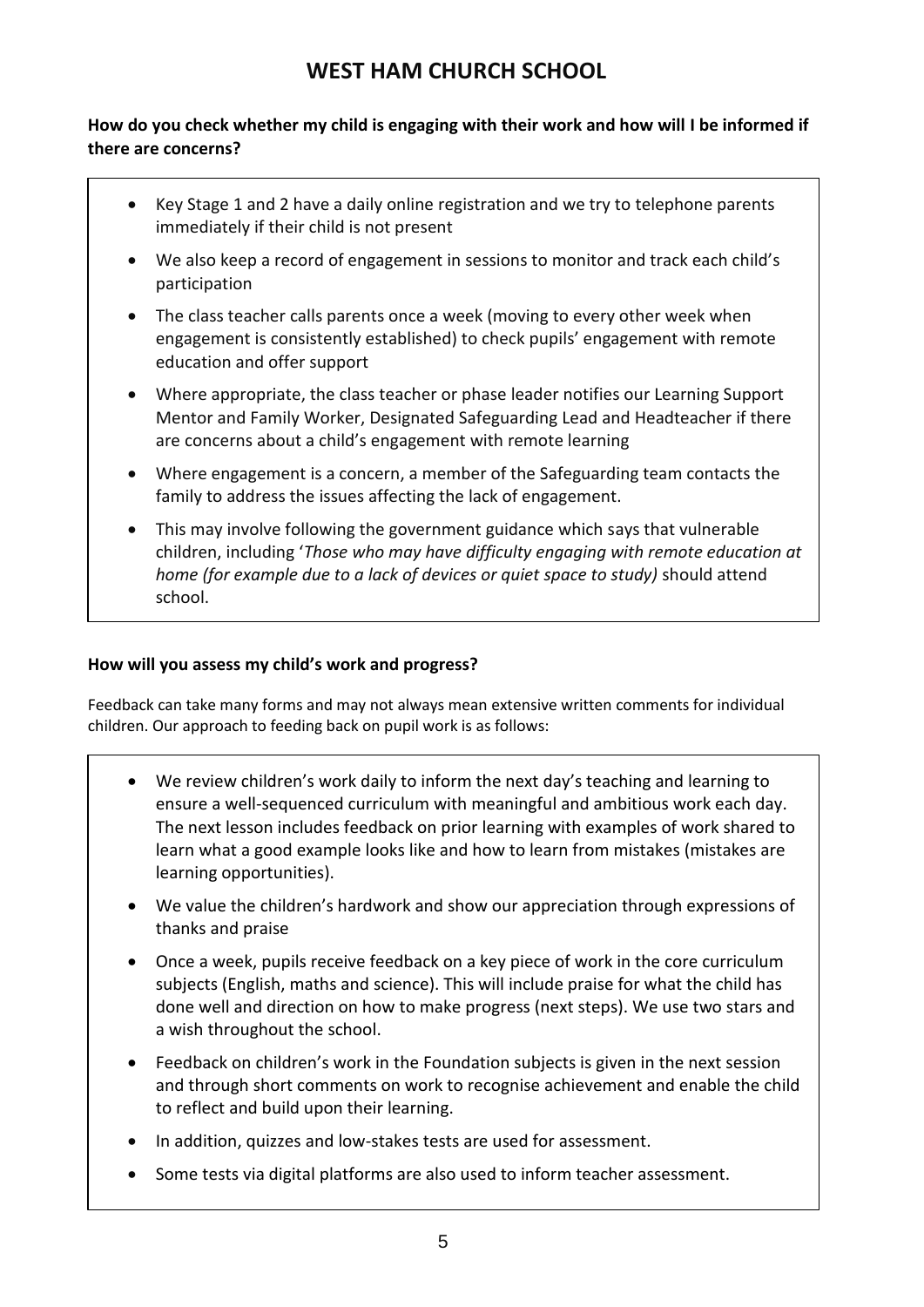# **Additional support for pupils with particular needs**

### **How will you work with me to help my child who needs additional support from adults at home to access remote education?**

We recognise that some pupils, for example some pupils with special educational needs and disabilities (SEND), may not be able to access remote education without support from adults at home. We acknowledge the difficulties this may place on families, and we will work with parents and carers to support those pupils in the following ways:

- We offer all our SEND children a place in school (following a robust individual risk assessment where appropriate)
- If parents choose to educate their child at home or are self-isolating, we endeavor to work collaboratively with families, putting in place reasonable adjustments as necessary, so that pupils with SEND can successfully access remote education alongside their peers
- Parents of pupils with SEND are provided with a fortnightly work pack which includes activities linked to the child's Individual Education Plan (IEP) targets and work aligned to classroom teaching and learning
- Work for SEND is tailored to meet their needs (extra scaffolding, simplified instructions, differentiation)
- Parents are given regular support overseen by the Inclusion & Diversity Lead, Mrs. Lord Attivor
- High Needs Funded (HNF) SEND children's parents and vulnerable families are contacted once a week by our Learning Mentor and Family Support Worker, Mrs. Nesbitt
- Teachers work 1:1 online/via telephone with HNF SEND pupils in their class and offer support to parents with teaching and learning once a week
- Wherever possible, online sessions with therapists and specialists will continue (e.g. Art Therapy)
- SEND children are invited to attend specific live-streamed phonics sessions taught by our Early Reading Lead, Miss Holroyde